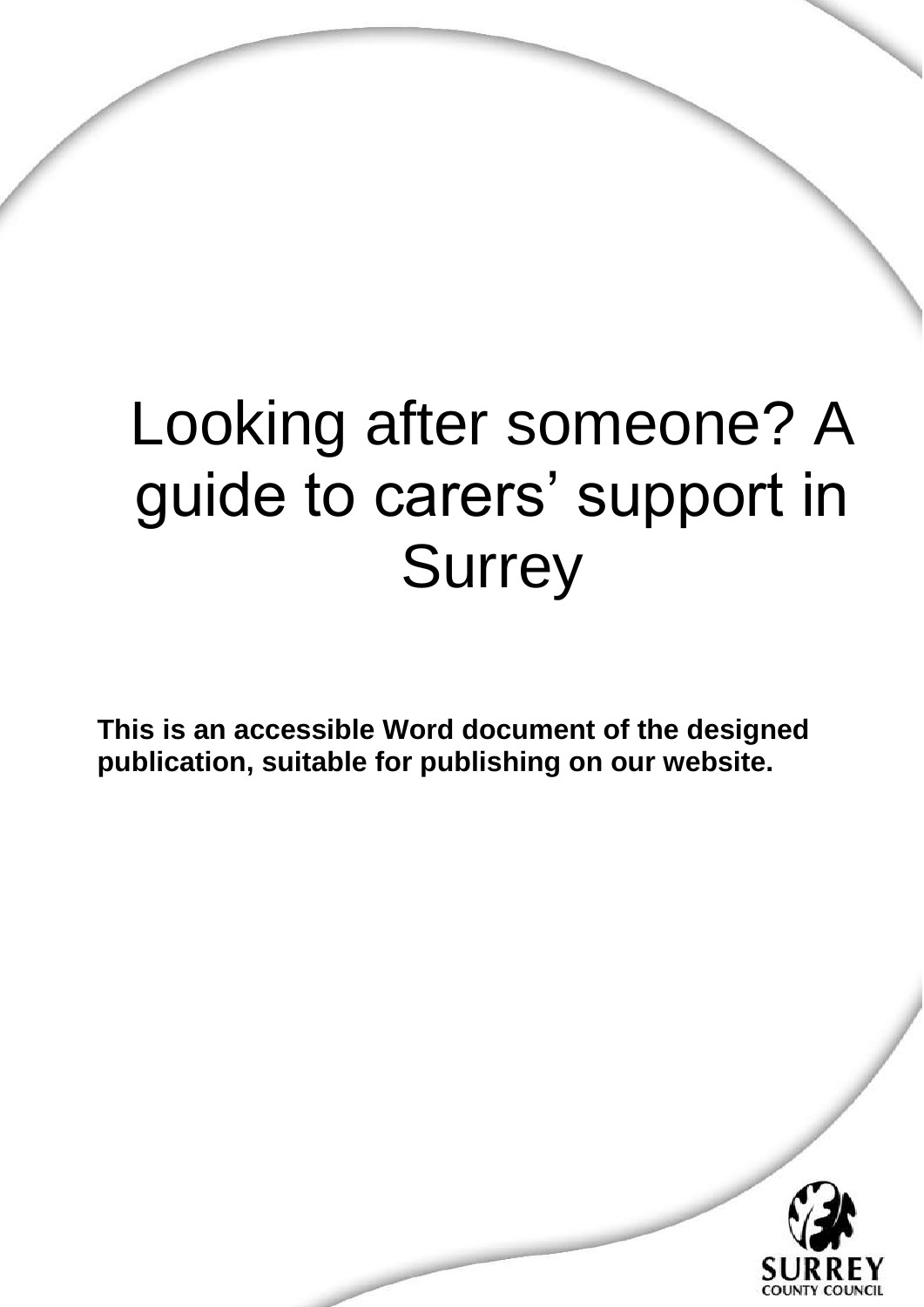## **Who are carers?**

"Carers look after family, partners or friends in need of help because they are ill, frail or have a disability. The care they provide is unpaid."

There is a range of support available to carers of all ages in Surrey. This can be provided to you or the person you care for, to help you have a better balance between your caring role and your life away from caring.

Support may include:

- short breaks, that can be prescribed to you if your GP feels that your caring role has affected your physical or mental health
- direct payments for a service to support you, rather than the person you care for
- emotional support and advice from people who understand
- help with household tasks
- help with caring tasks
- benefits advice
- advice on looking after your back if you are moving or handling as part of your caring role
- contingency planning in case you are temporarily not available to provide care
- end of life care if you are looking after someone with a life-limiting illness
- advice and support for parent carers, and looking after children with special educational needs.

Services and support may also be provided to the person you care for to give you a break – this can range from a few hours to meet a friend, to residential or nursing home placement to allow a longer break. Where services are provided to the cared for person, these are subject to a financial assessment.

More localised information about services within the borough or district area where you live can also be found at [Surrey Information Point](http://www.surreyinformationpoint.org.uk/) website.

## **Action for Carers Surrey – providing independent support for carers**

Whether you're new to caring, or if you've been a carer for some time, Action for Carers Surrey should be your first stop for free independent information, advice or support.

Simply call the information line and support advisors will be able to signpost you to the help you need.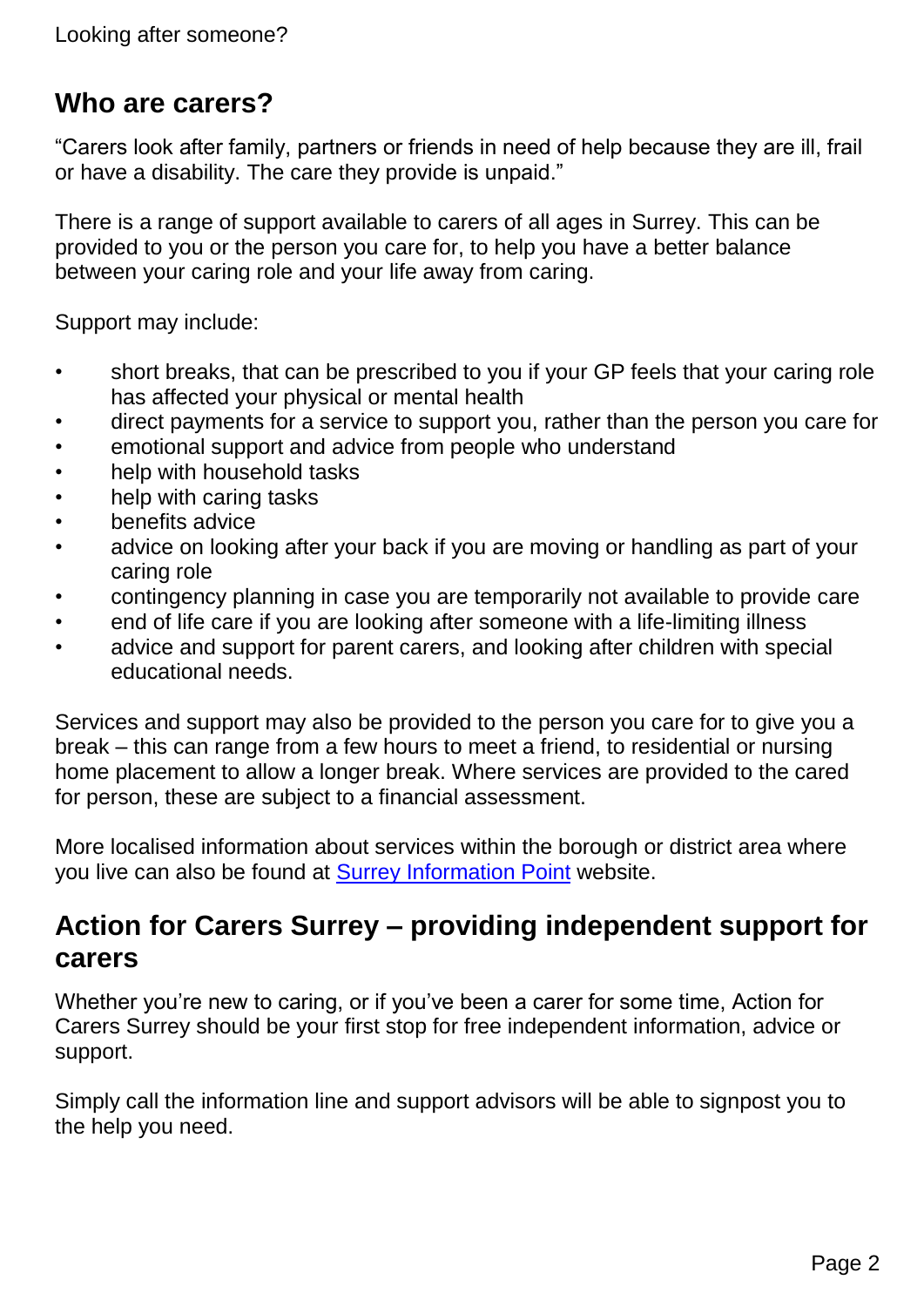You can also get help with advocacy, emotional support, and training which is available via telephone, face-to-face meetings, or through local carers' support groups and workshops – it is flexible, and designed to fit around your schedule.

Action for Carers Surrey - Carers' Information Centre: Call: 0303 040 1234 Calls to 03 numbers from any network will cost no more than those to 01 and 02 numbers and count as part of any call package. The cost of calls per minute depends on the network. Please check with your provider. SMS: 07714 075993 Email: CarerSupport@actionforcarers.org.uk [Action for Carers website](http://www.actionforcarers.org.uk/)

#### **FREE digital resources for carers**

If you're interested in using technology to help with your caring role, Action for Carers Surrey can help you access FREE digital resources. This includes:

'**Jointly**' is an app that aims to make caring a little easier to manage;

#### '**About Me: building resilience for caring**' is a Carers UK

e-learning course that shows how you can cope with stress, build support networks and get information on services and benefits.

#### **Giving carers a voice**

Action for Carers Surrey is a carer-led organisation that also lobbies locally and nationally to raise awareness of carers' issues and to give carers of all ages a voice. The organisation runs carer forums to exchange information and views with carers.

If you'd like to join the forum call Action for Carers Surrey 01483 302748 or go to the [Action for Carers website.](http://www.actionforcarers.org.uk/) If you're under 18 and look after someone, information, advice and support is available at Surrey Young Carers (part of Action for Carers Surrey) on 01483 568269 or go to the [Surrey Young Carers website](http://www.surrey-youngcarers.org.uk/)

# **Help with Education, Training and Work**

Action for Carers Surrey provides support to carers who are either juggling employment with caring responsibilities or who wish to get back into some form of paid employment, voluntary work or education. For further information, contact Action for Carers Surrey, see details on page 2.

#### **Carer rights to request flexible working**

The right to request flexible working covers all employees including carers with 26 weeks service or more. The request can cover changing hours, times or places of work.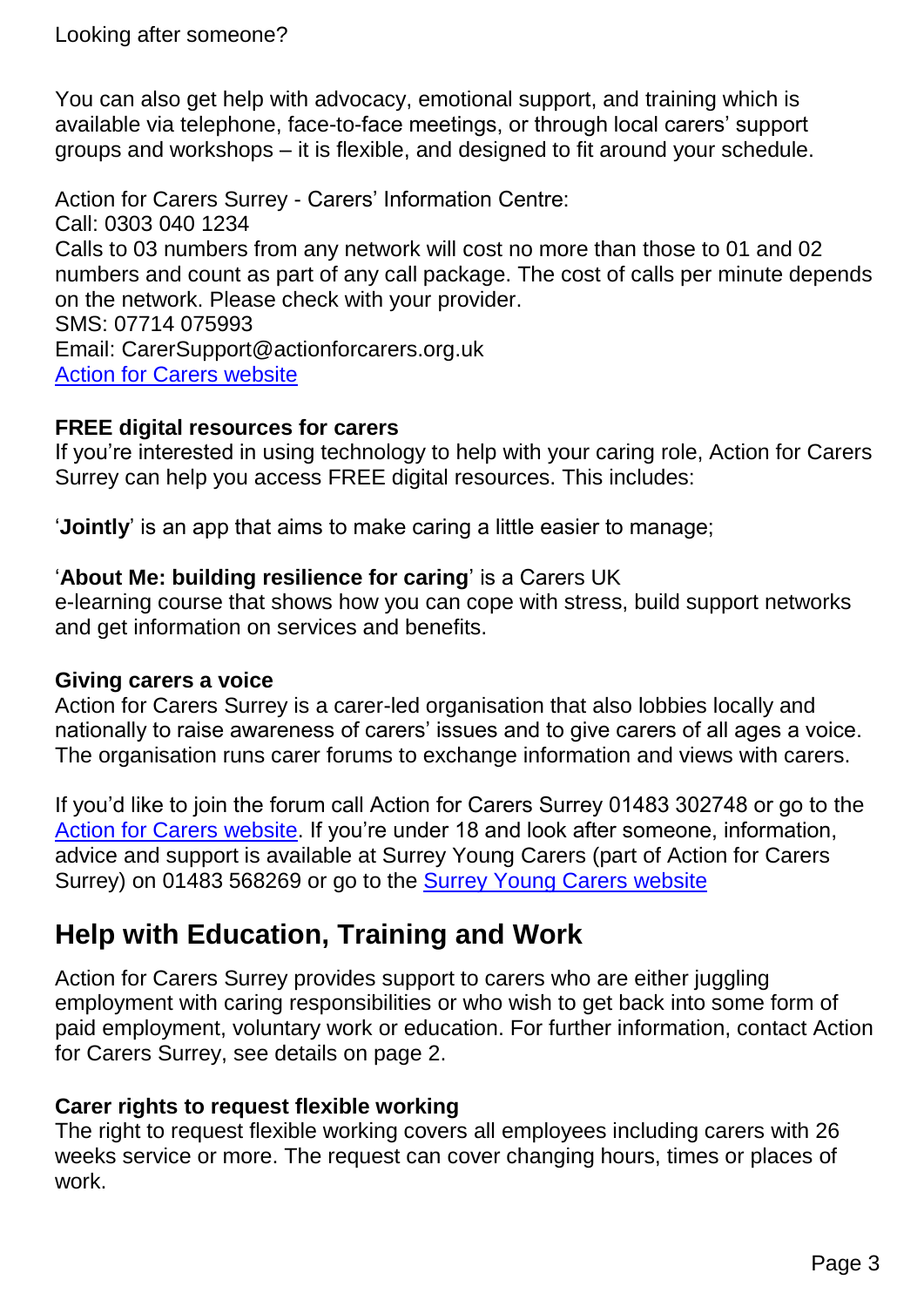Looking after someone?

You could ask your employer for:

- flexible start and finish times
- compressed working hours
- annualised working hours
- job sharing or part time working
- working from home or tele-working
- term-time working.

Employees have the right to make one application per year, however, employers can grant further changes if employees find that their circumstances have changed and need to make a further application. The change to a working pattern will mean a permanent change to the employee's contract, unless agreed otherwise, for example, a trial period or time-limited change.

#### **Time off in emergencies**

You have the right to a reasonable amount of time off to deal with emergencies involving a dependant. This right also includes some protection from dismissal when you use it. It is at the employer's discretion whether the leave is paid or unpaid.

Situations where this leave might be taken include:

- disruption or breakdown in care arrangements
- if a dependant falls ill, is assaulted or in an accident, including when the victim is hurt or upset rather than physically injured
- to deal with an incident involving a child during school hours
- to make longer term arrangements for a dependant who is ill or injured
- to deal with the death of a dependant.

#### **Parental leave**

If you have worked for your employer for more than a year and have parental responsibility for a child, you are entitled to parental leave.

This entails:

- up to 13 weeks for children under five
- up to 18 weeks for disabled children (for whom Disability Living Allowance is received).

You can usually take up to four weeks a year. If your child is disabled you can take the leave as a day or multiples of a day, or in weekly blocks if your child is under five. Parental leave is usually unpaid but employers can choose to offer paid leave, so check your employer's policies.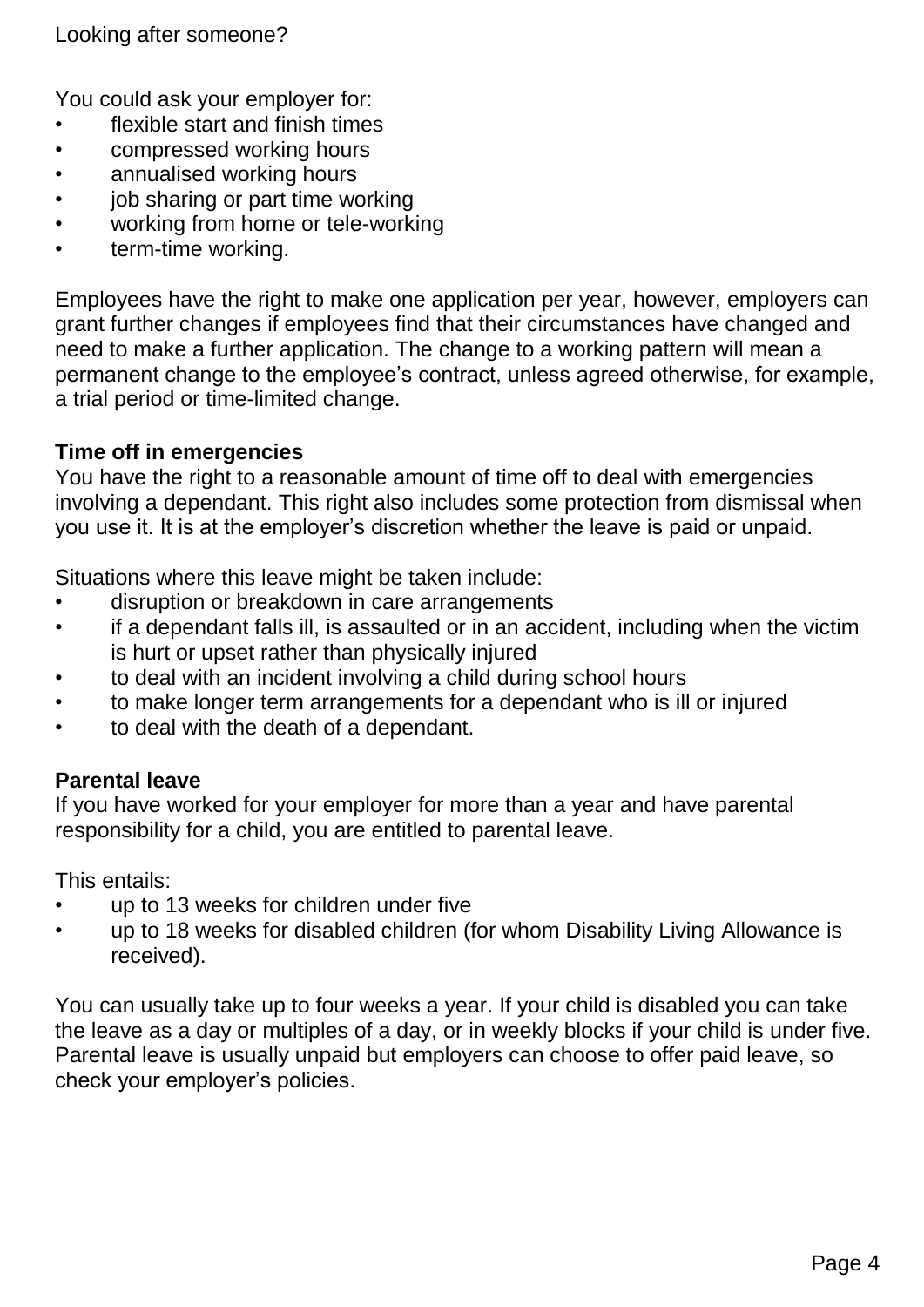## **Assessing your needs - support from Social Care, the NHS and others**

Once you have spoken to Action for Carers Surrey about your caring situation, they may direct you to support from Adult Social Care, the NHS or community-based services who may be able to provide the help you need.

To work out what support would be helpful in your situation, they would need to discuss:

- the needs of the person you care for
- what help you provide as a carer
- services available to support you
- support that can be provided to you and the person you care for by Adult Social Care.

#### **Assessing your needs**

If you are providing care or support for someone and feel that your own health, relationships with friends and family, personal activities, work or education are under threat as a result of your caring role, you are entitled to a Carer's Needs Assessment to discuss the help you may need.

When carrying out the assessment, the council will adopt what is called a 'whole family approach'. This means considering how the needs of the person being assessed impacts on other family members, or anyone in their support network.

You can complete a Carer's Needs Assessment yourself, or you can get help from your family, friends, the person who is supporting you from the social care team, or someone from an independent organisation that has been trained to help you. Call Action for Carers Surrey - see page 3 for contact details.

#### **If you are looking after an adult**

You can also contact the council direct to request a Carer's Needs Assessment. Contact the Adult Social Care information and advice line on: 0300 200 1005 or go to [Surrey County Council Adult Social Care website.](http://www.surreycc.gov.uk/adultsocialcare)

No matter what your financial circumstances, Adult Social Care offers all residents free information about care and support options to suit your requirements or those of a family member.

You can find local organisations on the [Surrey Information Point website](http://www.surreyinformationpoint.org.uk/) If you'd prefer to talk to someone in more detail call Action for Carers Surrey, see contact details on page 3.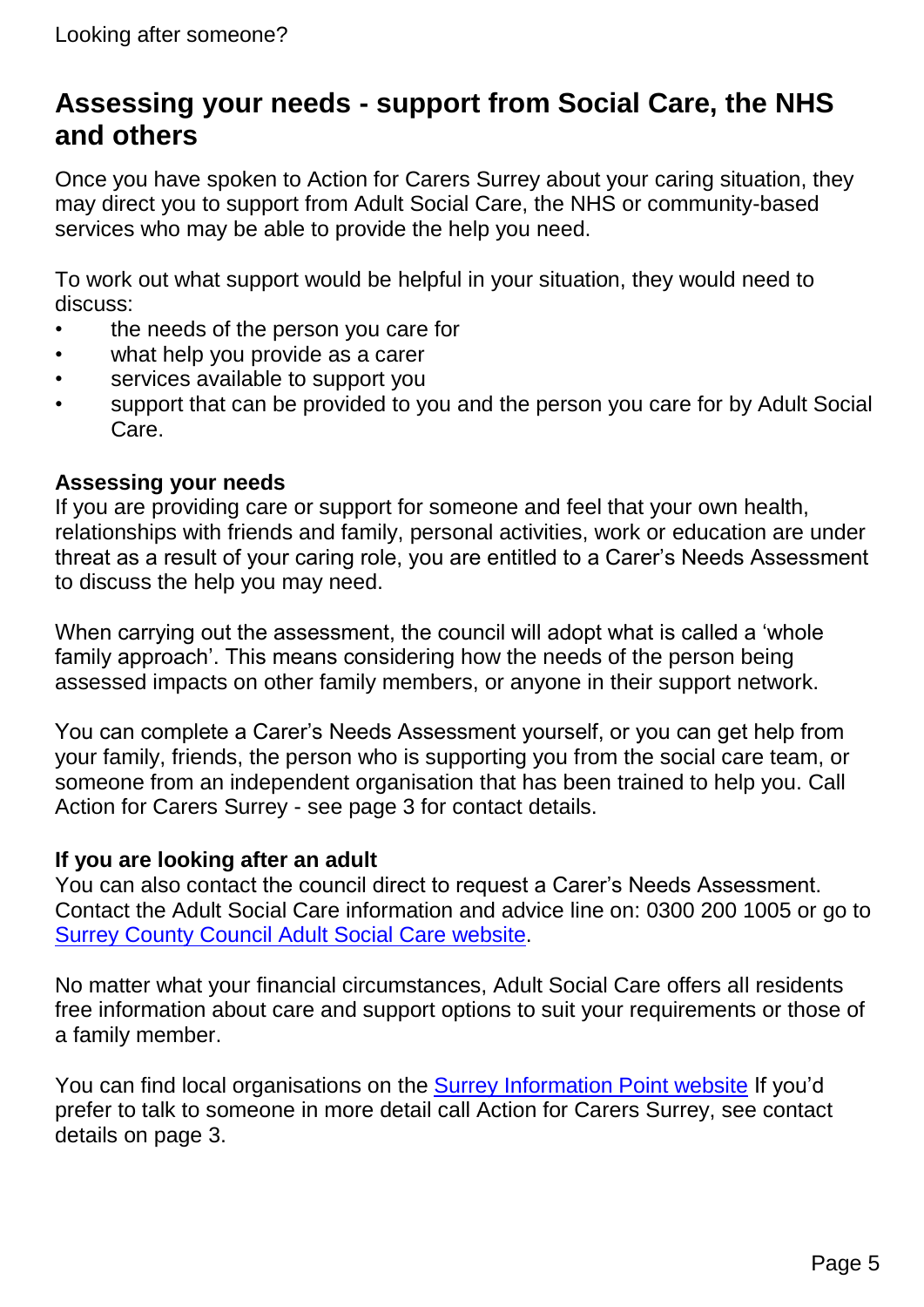Looking after someone?

No matter what your financial circumstances, Adult Social Care offers all residents free information about care and support options to suit your requirements or that of a family member.

You can find local organisations on the [Surrey Information Point website.](http://www.surreyinformationpoint.org.uk/) If you'd prefer to talk to someone in more detail call Action for Carers Surrey, see contact details on page 3.

#### **End of life care**

In partnership with the NHS, Crossroads Care Surrey provides a FREE service for those caring for a loved one with a life-limiting illness during the last year of their life. Crossroads Care Surrey and Action for Carers Surrey are affiliated to the Carers Trust, which facilitates a national network of independent carers' centres and Crossroads schemes. See page 11 for contact details or visit the [Carers Trust](http://www.carers.org/)  [website](http://www.carers.org/) for more information.

## **Surrey Young Carers**

Young carers are children and young people (up to the age of 18) whose life is affected by looking after someone with a disability or long term illness. The person they care for may be a parent, a sibling, another family member or a friend, and need not necessarily live in the same house as them. The care they give may be practical, physical and/or emotional.

The Surrey Young Carers service provided by Action for Carers Surrey, supports those carers who are under 18 living in a family where there is a long-term illness, disability or drug or alcohol misuse. Surrey Young Carers advocates on behalf of young carers and their families, hosts young carer groups, provides activities and outings for young carers and works with schools and colleges.

#### **Young carers' assessments – whole family approach**

Young carers have a right to an assessment of their needs. As part of the whole family approach, if there is a disabled adult being cared for Surrey County Council has a duty to consider whether there are any children involved in providing that care, and if so, what the impact is on that child.

Surrey County Council has a duty to assess 'on the appearance of need' (in other words without a 'request' having to be made). They also have a more general duty to 'take reasonable steps' to identify young carers in their local area.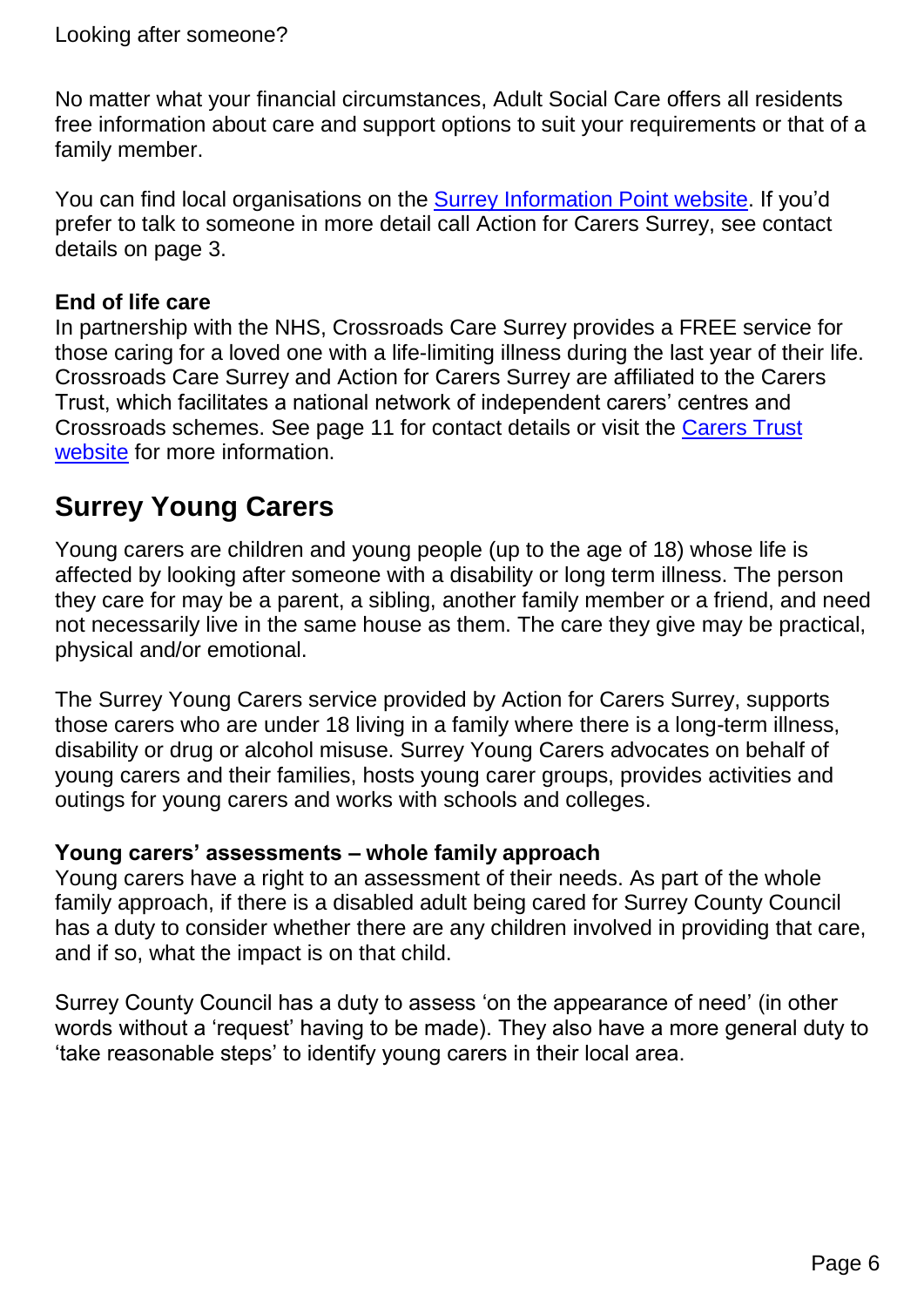Since April 2015 rights to assessment for young carers state:

- all young carers under the age of 18 will have a right to an assessment regardless of who they care for, what type of care they provide or how often they provide it
- an assessment can still be requested but should also be offered
- local authorities must take a whole family approach to assessing and supporting adults so that young carers' needs are identified when undertaking an adult or adult carer's needs assessment
- local authorities should ensure that adult and children's social care services work together to ensure assessments are effective
- older young carers must be supported as they prepare for adulthood.

For further information contact Surrey Young Carers on: Tel: 01483 568269 Email: syc@actionforcarers.org.uk [Surrey Young Carers Website](http://www.surrey-youngcarers.org.uk/)

#### **Young Adult Carers**

Young adult carers are young people aged 18-24 who care, unpaid, for a family or friend with an illness, disability, mental health condition or an addiction. They may be looking at moving out of home, going into higher education or juggling working life while continuing to be a carer. Their needs may sometimes be different to those of other carers.

Many young people under 25 look after family members at a time when their own adult lives are just beginning. This puts added pressure onto young people, who may be juggling work or studies with their caring role. It can result in poor concentration, lateness and problems with attendance. Many carers don't confide in their tutors or employers about their caring role for fear of discrimination or of being viewed as different. Other young adult carers find that their caring role has a limiting effect on their life choices and that being a full time carer is all that they can manage.

There is a comprehensive interactive resource for 16-24 year olds, 'Be Informed!' on the [Action for Carers Surrey website.](http://www.actionforcarers.org.uk/) This leaflet includes information for older young carers who are preparing for adulthood and offers carers in this age group essential information on a range of issues affecting them. If you require pocket-sized printed copies, please call 01483 563573.

#### **Parent carers and disabled children**

Where an assessment is for a disabled child, their carer is eligible for a Carer's Assessment to look at their needs too. Carer's Assessments can also apply to grandparents, partners without parental responsibilities and other adults with a significant involvement in the child's life.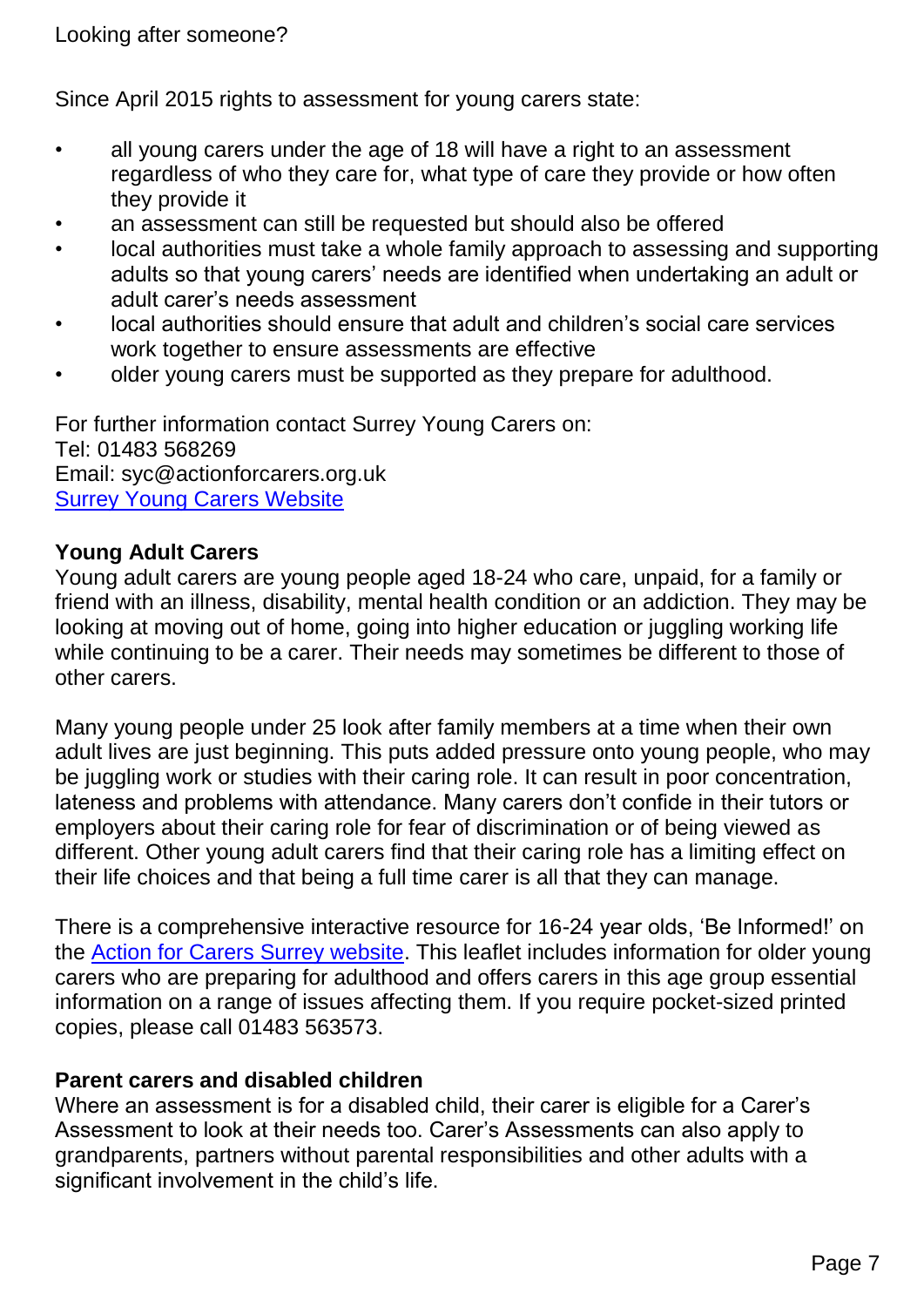Looking after someone?

**Reporting concerns about the safety or wellbeing of a child or young person**

If you are concerned about the safety of a child or young person contact Surrey Children's Single Point of Access. They respond to initial enquiries about children and young people.

If you have already been in touch with children's social care services please contact your allocated social worker or family support worker directly. Availability: Monday to Friday: 9am-5pm Call: 0300 470 9100 For concerns for a child or young person email: csmash@surreycc.gov.uk For concerns for an adult: ascmash@surreycc.gov.uk Out of hours phone: 01483 517898 to speak to the emergency duty team.

#### **Transition to Adulthood**

The county council's Transition service works with teachers, social care and health workers and others to support young people with special educational needs or disability (SEND) to make the right choices and support them during transition into adult life. Again, this can include a Parent Carer's Assessment or Carer's Assessment to look at what the carer's own needs are likely to be when the person they care for becomes an adult.

Call: 01276 800270, 9am-5pm Monday to Friday Email: transitionteam@surreycc.gov.uk [Surrey County Council Transition Website](https://www.surreycc.gov.uk/adults/disabilities/transition)

SMS number: 07800 000388 (for deaf and hard of hearing callers online).

#### **Surrey's Local Offer**

The Local Offer is a community resource that provides information about the support services and opportunities that are available in Surrey for children and young people (from birth to 25 years) with Special Educational Needs and/ or Disabiities (SEND). It covers information on education, health and social care and has been developed with children and young people, parents and carers, local services, including schools, colleges, health and social care agencies.

Call: 0300 200 1004 Email: localoffer@surreycc.gov.uk [Surrey Local Offer Website](http://www.surreylocaloffer.org.uk/)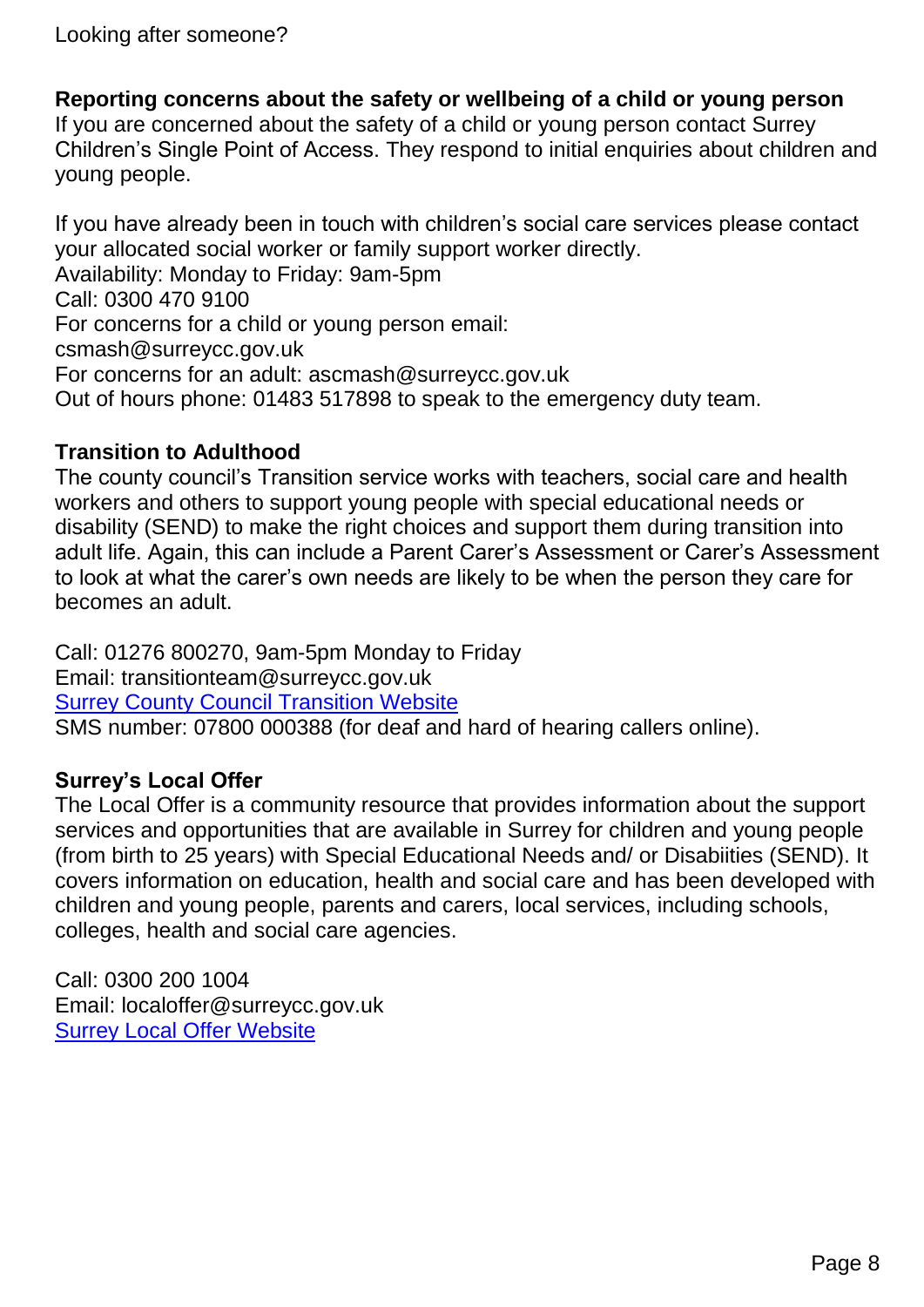#### **Surrey Short Breaks for Disabled Children**

The Surrey Short Breaks service funds a range of clubs, holiday schemes, sports and care in the community to allow disabled children and young people to take part in activities that they enjoy.

Most services fall into the following categories:

- play and leisure after school, holiday and Saturday clubs. These clubs are activity-based including cooking, music, arts and crafts and outings
- personal support providing care to children and young people in their own homes or within the community
- residential short stays in a residential setting during the day or overnight on a regular basis
- Family-based services where short break foster carers look after children and young people for a few hours or overnight in their home.

The majority of play schemes, clubs and services can be accessed by contacting the organisations directly. For a list of Surrey Short Breaks for Disabled Children funded organisations take a look at the Surrey Short [Breaks for Disabled Children services](https://www.surreycc.gov.uk/children/social-care/support-for-children-with-disabilities/surrey-short-breaks-for-disabled-children) [website.](https://www.surreycc.gov.uk/children/social-care/support-for-children-with-disabilities/surrey-short-breaks-for-disabled-children)

Alternatively contact the team directly: Telephone: 01372 832896 Email: shortbreaks@surreycc.gov.uk

Family Voice Surrey is a Parent Carer Forum and has access to the decision-makers in Surrey to put forward the views and concerns of their members.

Family Voice Surrey Connect House Kingston Road Leatherhead Surrey KT22 7LT Telephone: 01372 705708 Email: [contact@familyvoicesurrey.org](mailto:contact@familyvoicesurrey.org)

Contact Action for Carers Surrey for independent advocacy and advice for parents and carers. See full contact details on page 2.

# **Carers' Health – looking after yourself**

Caring for a family member, friend or neighbour can be a very rewarding experience but can also take a toll on your health, and many carers say they have little time to look after themselves. The key information below gives some ideas on how to stay healthy and useful contact details.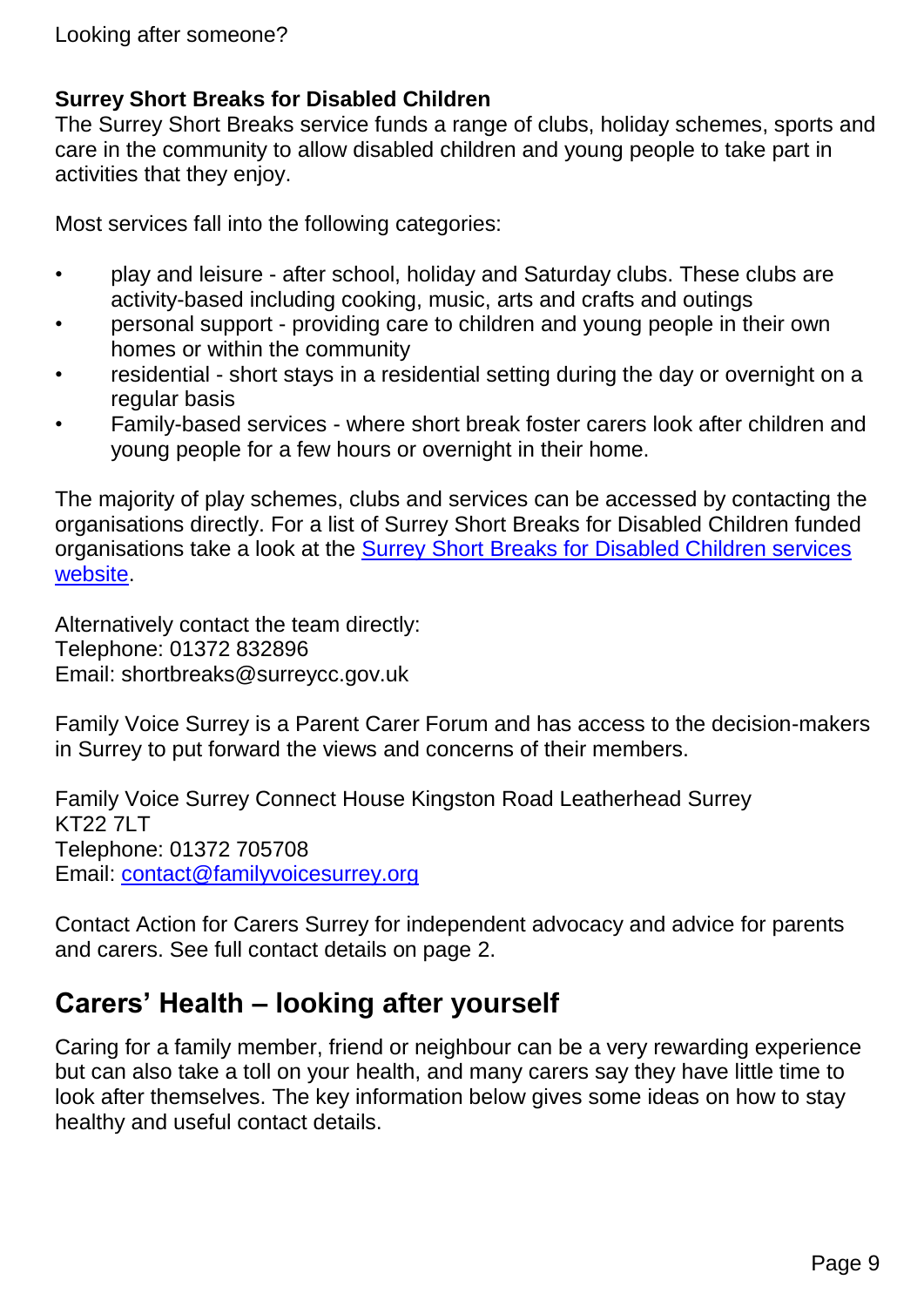#### **Registering with your GP**

It is important that your GP knows you are a carer so they can provide you with the support and help you need. They may also be able to tell you about services that could improve your life as a carer. To register as a carer with your GP, either complete the GP Carer Registration Form at the back of this leaflet and hand to your GP's receptionist; or ask for their Carer Registration Form and complete that.

#### **GP Carers' Break**

Your GP may consider that your physical or emotional health would be improved by a break from your caring role. They can recommend you for a GP Carers' Break payment, which is an amount of money you can spend on replacement care, some time away, leisure or fitness classes, or other services or equipment that would bring you some health benefit.

#### **Moving and Handling**

Specialist advisors are available to provide tailored information, advice and training to carers in their own homes on all aspects of moving and handling the person they care for.

To be put in touch with this service call Action for Carers Surrey, see contact details on page 3. You can also call for advice on staying healthy or for information about flu jabs, healthy eating, getting enough sleep and dealing with stress.

### **Taking a break**

Most carers need a break from caring from time to time. This may be for a few hours, a day or a week or two.

Crossroads Care Surrey provides a flexible care relief service for carers who are looking after relatives or friends in their own homes. The scheme aims to relieve stress on carers and their families, to avoid admission to hospital or residential care for the person being cared for at home, and to maintain a high standard of care. Contact Crossroads Care for Surrey on:

Tel: 01372 869970 Email: enquiries@crossroadscaresurrey.org.uk [Crossroads Care Surrey Website](http://www.crossroadscaresurrey.org.uk/)

You might also like to look at the short break providers list on the [Care Choices](http://www.carechoices.co.uk/region/south-east/surrey)  [website](http://www.carechoices.co.uk/region/south-east/surrey)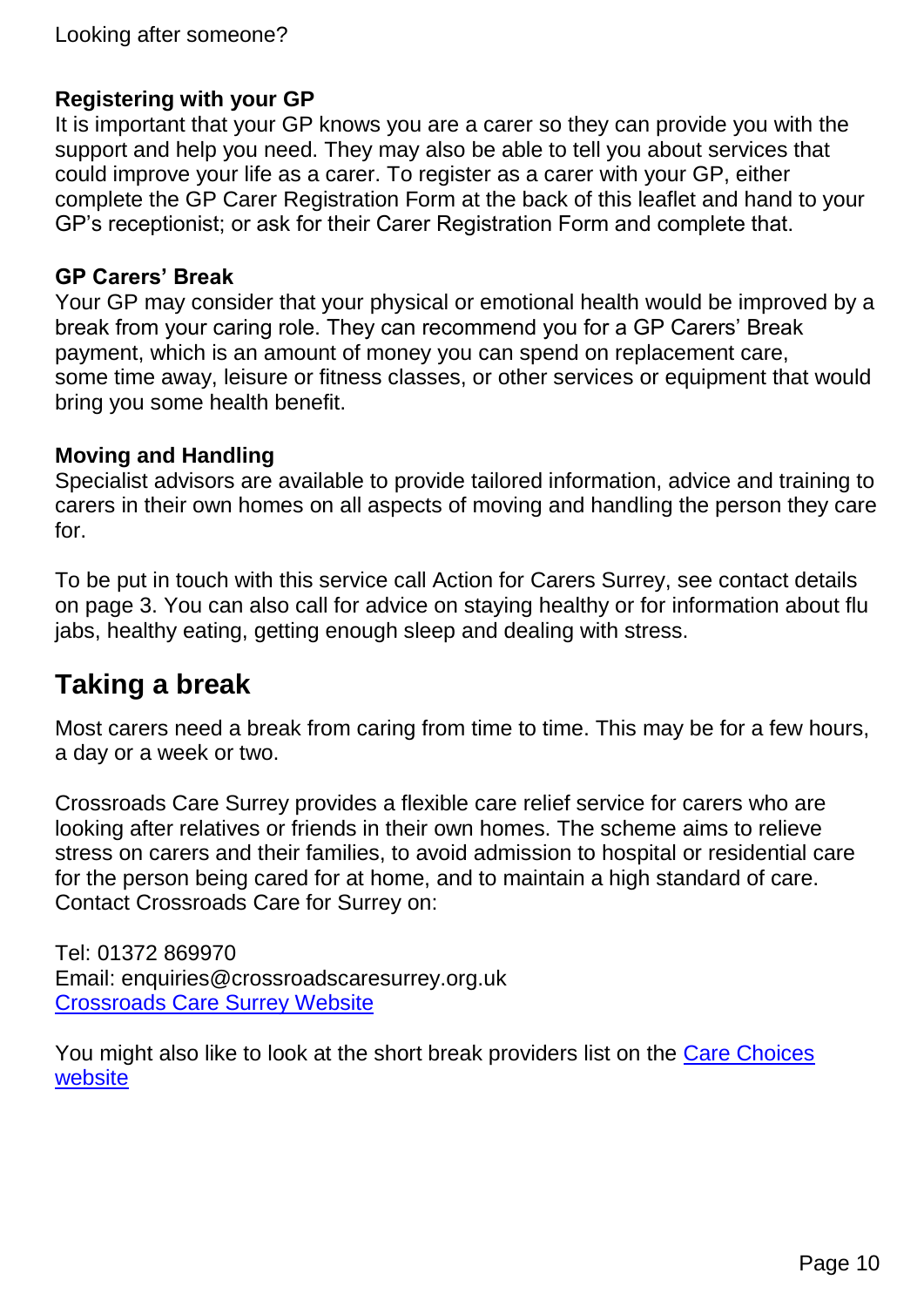# **Eating Well**

As a carer, eating a balanced diet is essential to give you the energy and strength you need to look after someone else.

For further information and advice about this, please visit the [Action for Carers Surrey](http://www.actionforcarers.org.uk/)  [website](http://www.actionforcarers.org.uk/) or the [Carers UK website](http://www.carersuk.org/) or call Action for Carers Surrey.

# **Benefits Advice**

The benefits system is often very complicated and changes regularly. For up-to-date independent information and advice, contact the Action for Carers Surrey helpline, see details

on page 3.

Listed below are some of the main benefits and other forms of financial help that carers may be entitled to:

- Carers' Allowance and Carers' Premium if you are looking after a disabled person
- help with council tax including exemptions, discounts and benefits
- Attendance Allowance and Personal Independence. Payment for the extra costs incurred because of a disability (paid to the person you care for)
- Housing Benefit for your rent
- Income Support, Employment and Support Allowance and Pension Credit for daily living expenses
- Universal Credit for daily living expenses and rent
- health benefits for NHS costs.
- Carer's Credit you can claim this if you care for someone for 20 hours or more a week and do not qualify for Carer's Allowance – the person you care for must be receiving:
- Disability Living Allowance
- Attendance Allowance
- Constant Attendance Allowance
- Personal Independence Payment
- Armed Forces Independence Payment.

See the next page for useful contacts.

## **Carers' Emergency Card**

Carers often worry about what would happen to the person they care for if they were suddenly unable to look after them due to an illness, or an accident, for example. For these situations a Carers' Emergency Card is available. To find out more call Action for Carers Surrey, see details on page 3.